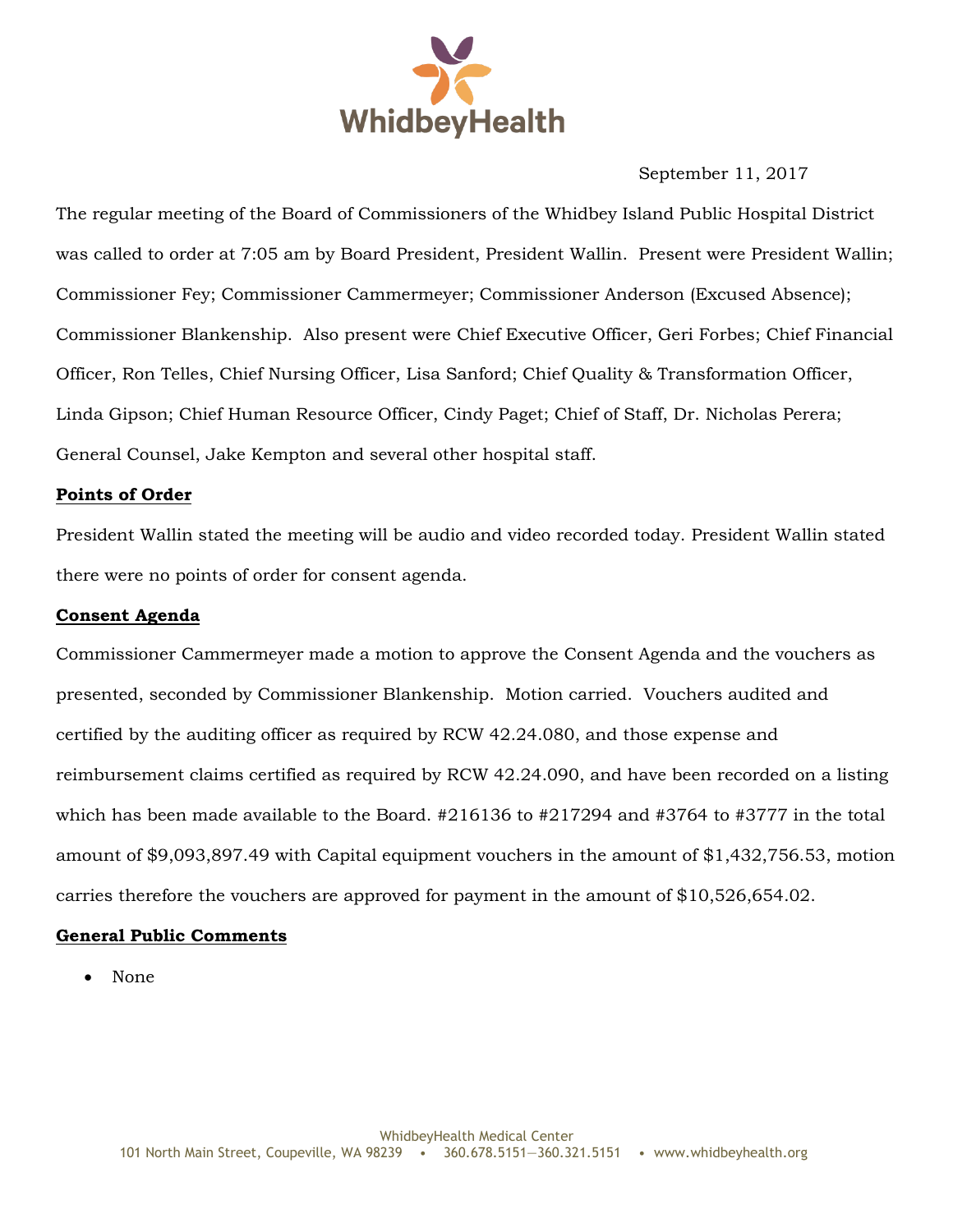

# **Nursing**

Lisa Sanford, CNO

- CMS Survey will begin at the end of October. Preparation for the survey has begun.
- The new ED Interim Manager Beth Laurine started today.
- Nursing students will be at WH for 10 weeks.

## **Quality & Patient Safety**

Linda Gipson gave a Quality update.

Linda discussed the Medicaid Waiver & Accountable Communities of Health program where eight project proposals will be submitted to the State by November 15th once approved by the Board. The proposals are Transitional Care, Diversion Intervention, Reproductive and Maternal Child Health, Access to Oral Services, Chronic Disease Prevention and Control, Bi-Directional Integration of Physical and Behavioral Health Services, Addressing the Opioid Crisis and Care Coordination.

 The Practice Transformation program has been started in the Freeland Clinic and will also start up in the Women's Health Clinic.

# **Quality Committee Dashboard Report – QRTLY**

• Next Dashboard Report will be October 9th.

# **Medical Staff Report**

Chief of Staff Report: Dr. Nick Perera, Chief of Staff reported the following:

- Dr. Nicholas Perera presented the following policies and protocols for approval.
	- o Medical Record Policy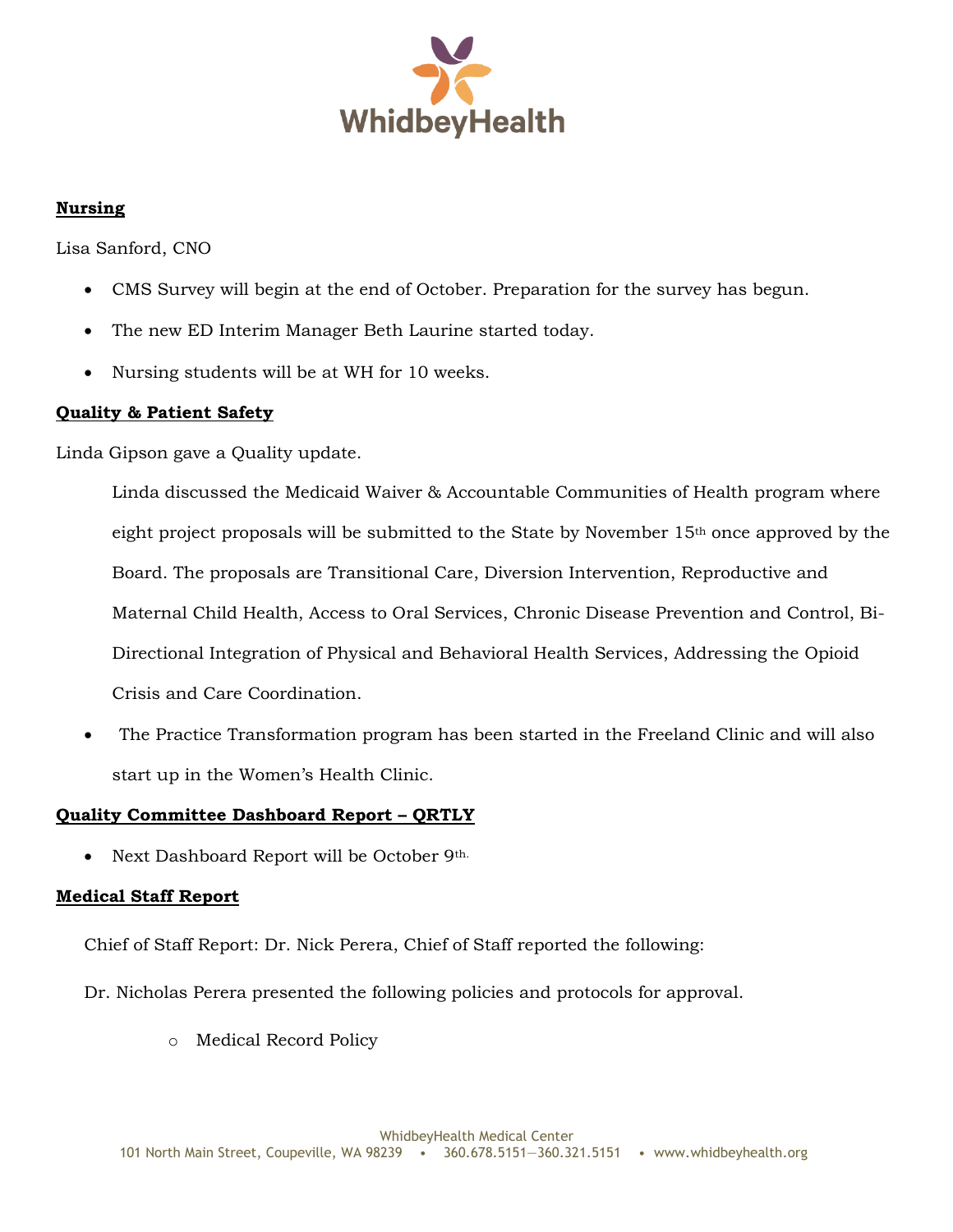

Commissioner Cammermeyer made a motion, seconded by Commissioner Fey to approve the Medical Record Policy as presented. Motion carried.

o Medical Staff Provider Health and Wellbeing Policy

Commissioner Cammermeyer made a motion, seconded by Commissioner Fey to approve the Medical Staff Provider and Wellbeing Policy as presented. Motion carried.

o Proctoring Policy and Forms

Commissioner Cammermeyer made a motion, seconded by Commissioner Fey to approve the Proctoring Policy and Forms as presented. Motion carried.

o Duplication of Documentation Policy

Commissioner Fey made a motion, seconded by Commissioner Cammermeyer to approve the Duplication of Documentation Policy as presented. Motion carried.

Dr. Nicholas Perera presented the following Initial Appointments.

| Morghan Milagrosa, CNM   | Provisional Advanced        |
|--------------------------|-----------------------------|
| Grant Cochran, MD        | <b>Provisional Courtesy</b> |
| Zina Haducjok, MD        | Provisional to Active       |
| Philip N. Lowe, MD       | Provisional Telemedicine    |
| Jennifer Gruenwald, ARNP | Provisional Advancement     |
| Harold Prow, Jr., MD     | Provisional Telemedicine    |
| Alison Alberton, MD      | Provisional to Active       |

Commissioner Cammermeyer made a motion, seconded by Commissioner Fey to approve the Initial Appointment as presented. Motion carried.

Dr. Nicholas Perera presented the following Reappointments.

Jennifer McEvoy, MD Courtesy to Telemedicine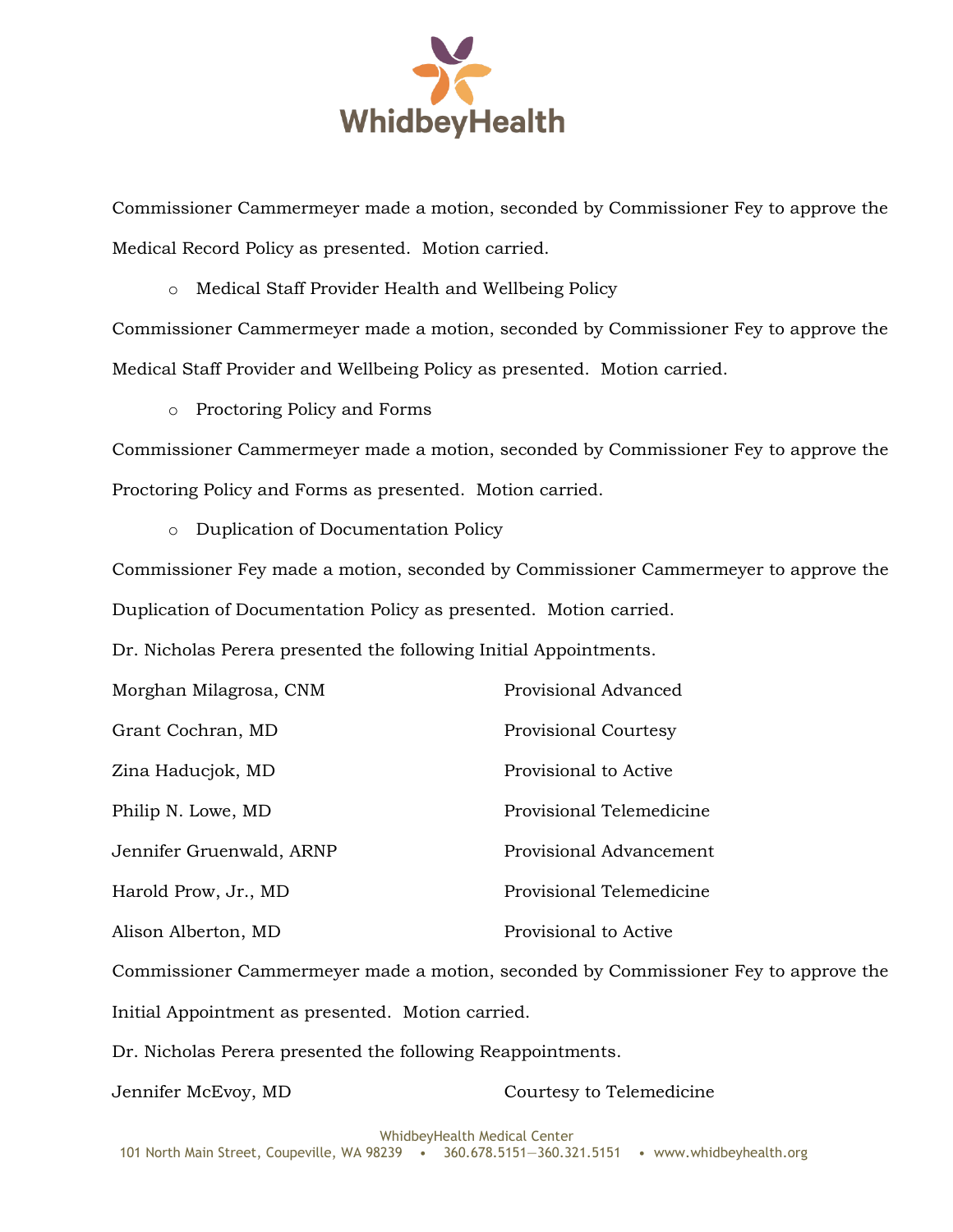

| David Marlow, MD                                                                    | Courtesy to Telemedicine              |  |
|-------------------------------------------------------------------------------------|---------------------------------------|--|
| Kimberly Brockenbrough, MD                                                          | Courtesy to Telemedicine              |  |
| Scott Vanderheiden, MD                                                              | Courtesy to Telemedicine              |  |
| Alan Chan, MD                                                                       | Courtesy to Telemedicine              |  |
| Scott Van Hise, MD                                                                  | Courtesy to Telemedicine              |  |
| Bonnie Witrak, MD                                                                   | Courtesy to Telemedicine              |  |
| Hilary Shaw, MD                                                                     | Courtesy to Telemedicine              |  |
| Frederick Loura, MD                                                                 | Courtesy                              |  |
| Hannah Carlson, ARNP                                                                | <b>Advanced Clinical Practitioner</b> |  |
| Leila Bender, MD                                                                    | Courtesy to Telemedicine              |  |
| Patrick Cox, MD                                                                     | Courtesy to Telemedicine              |  |
| Daniel Fullmer, MD                                                                  | Courtesy to Telemedicine              |  |
| Kristopher Spinning, MD                                                             | Courtesy to Telemedicine              |  |
| Mary Irene Puhr, ARNP                                                               | <b>Advanced Clinical Practitioner</b> |  |
| Commissioner Fey made a motion, seconded by Commissioner Cammermeyer to approve the |                                       |  |

Reappointments as presented. Motion carried.

## **Staff and Status Reports from Administration**

#### Administrative Update

Geri Forbes, CEO reported the following:

 WhidbeyHealth Foundation participated in the 2017 Bennett Boyes Memorial Golf Tournament along with Penn Cove Brewing Co. Tap Room co-owner Mitch Aparicio to help support WhidbeyHealth Cancer Care.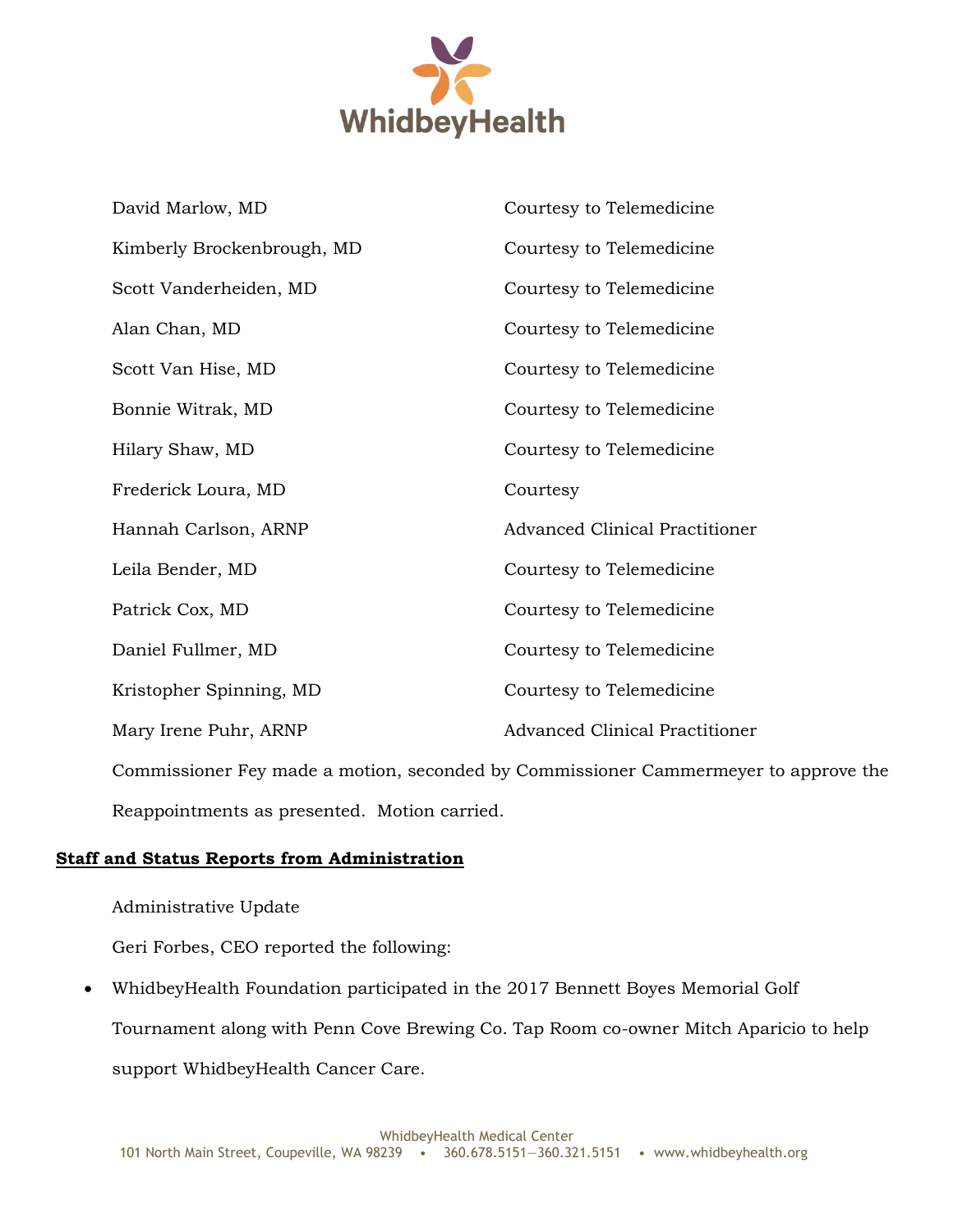

WhidbeyHealth's EMS along with Whidbey Island Fire & Rescue and the Town of Coupeville installed three more public-access Automatic External Defibrillators (AED's) around Coupeville. The devices can be used by anyone at any time in the event of Sudden Cardiac Arrest.

- First Annual Foundation Gala raised more than \$95,000 to support excellence in healthcare for every resident on Whidbey Island.
- Next Tour de Whidbey event will be held on August 18th.
- Hospice department is looking for additional volunteers and pet partners. Contact Susan Reynolds at (360) 914-5635.
- Geri addressed the board with a prepared statement regarding questions about the filtering of the water in the new wing. WhidbeyHealth does not filter water from the Town of Coupeville for potability. Equipment used at the hospital has filters to protect the clinical and nonclinical equipment from hard sediment.
- Geri read her statement that was published in Happenings discussing changes throughout healthcare.

## **Finance:**

Ron Telles, CFO discussed and presented the following financials for July 2017:

- Drop in patient days.
- Discharges number same as last three years.
- Clinic Visits numbers are lower than this time last year.

## **Board Items**

None